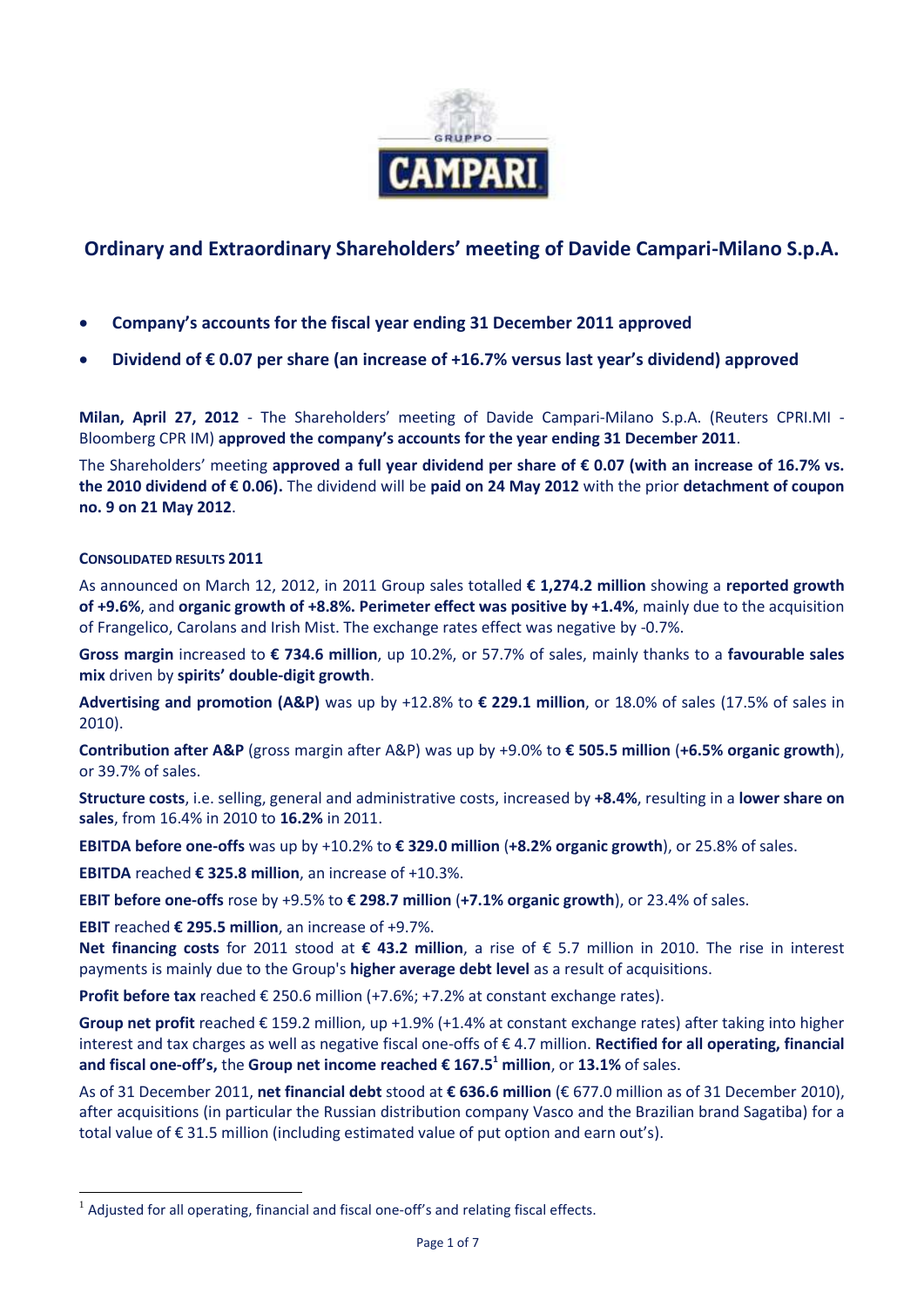#### **OTHER RESOLUTIONS**

**Statutory changes.** The Shareholders' meeting approved several changes in the Company's bylaws reflecting new regulatory measures introduced by Law no. 120/2011, Consob resolution 18098 of 8 February 2012 and by the recent amendments of the Corporate Governance code for listed companies.

**Remuneration Report.** The Shareholders' meeting approved the Remuneration Report drawn up in accordance with article 123-ter, paragraph 6, of TUF.

**Stock options.** The Shareholders' meeting approved a stock option plan pursuant to Art. 114-bis of the Consolidated Law on Financial Intermediation and in accordance with the stock option master plan approved by the Board of Directors of 18 March 2009 and by the Shareholders' meeting of 30 April 2009.

**Own shares**. The Shareholders' meeting authorised the purchase and/or sale of own shares, mainly to be used to service the stock option plans. The authorisation concerns the purchase and/or sale of shares, which, including existing own shares, shall not exceed a maximum of 10% of the share capital. The authorisation will remain valid until 30 June 2013. The unit price for the purchase and/or sale of own shares will not differ by more than 25% (whether upwards or downwards) from the weighted average price in the three stock market trading sessions prior to each transaction.

**Shareholders' meeting regulations.** Lastly, the Shareholders' meeting approved several changes in the Company's Shareholders' meeting regulations reflecting the regulatory measures introduced by the Legislative Decree no. 27/2010 transposing Directive 2007/36/EC.

*The Executive responsible for preparing Davide Campari-Milano S.p.A.'s financial reports, Paolo Marchesini, certifies pursuant to article 154 bis, paragraph 2 of the Legislative Decree 58/1998 - that the accounting disclosures in this statement correspond to the accounting documents, ledgers and entries.*

#### **FOR FURTHER INFORMATION**

**Investor enquiries: Media enquiries: Chiara Garavini Chiara Bressani** Tel.: +39 02 6225 330 Tel.: +39 02 6225 206 Email[: chiara.garavini@campari.com](mailto:chiara.garavini@campari.com) www.camparigroup.com Email: [chiara.bressani@campari.com](mailto:chiara.bressani@campari.com)

**Giorgia Bazurli** Tel. : +39 02 6225 548

Email[: giorgia.bazurli@campari.com](mailto:giorgia.bazurli@campari.com)

**Alex Balestra** Tel. : +39 02 6225 364 Email[: alex.balestra@campari.com](mailto:alex.balestra@campari.com)

http://www.camparigroup.com/en/investors/home.jsp [http://www.camparigroup.com/en/press\\_media/image\\_gallery/group\\_images.jsp](http://www.camparigroup.com/en/press_media/image_gallery/group_images.jsp)

#### **ABOUT GRUPPO CAMPARI**

Davide Campari-Milano S.p.A., together with its affiliates ('Gruppo Campari'), is a major player in the global beverage sector, trading in over 190 nations around the world with a leading position in the Italian and Brazilian markets and a strong presence in the USA and Continental Europe. The Group has an extensive portfolio that spans three business segments: spirits, wines and soft drinks. In the spirits segment its internationally renowned brands, such as [Campari,](http://www.campari.com/) Carolans, [SKYY Vodka](http://www.skyy.com/) and Wild Turkey stand out. It also has leading regional brands includin[g Aperol,](http://www.aperol.com/) [Cabo Wabo,](http://www.cabowabo.com/) [Campari Soda,](http://www.camparisoda.it/) Cynar, Frangelico, [Glen Grant,](http://www.glengrant.com/) [Ouzo 12,](http://www.ouzo12.gr/) [X-Rated](http://www.xratedfusion.com/) Fusion Liqueur, Zedda Piras and the local Brazilian brands Dreher, Old Eight and Drury's. Its wine segment boasts the global brand [Cinzano,](http://www.cinzano.com/) as well as important regional brands including Liebfraumilch, Mondoro, Odessa, Riccadonna, Sella&Mosca and Teruzzi&Puthod. The soft drinks segment comprises the non-alcoholic aperitif [Crodino](http://www.crodino.it/) and Lemonsoda as well as its respective line extension dominating the Italian market. The Group employs over 2,200 people. The shares of the parent company, Davide Campari-Milano S.p.A. (Reuters CPRI.MI Bloomberg CPR IM), are listed on the Italian Stock Exchange. [www.camparigroup.com](http://www.camparigroup.com/)

**- Appendix to follow -**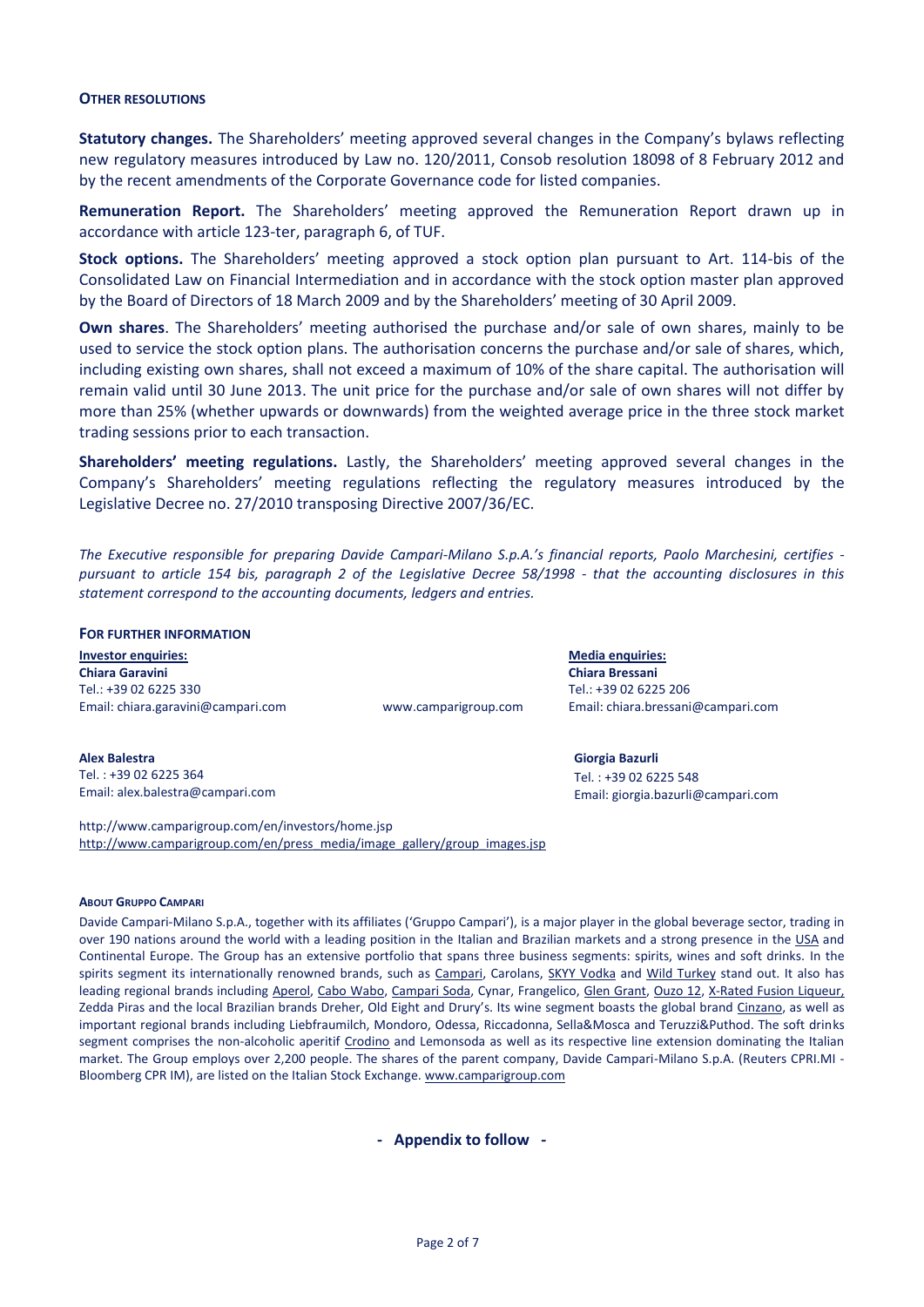# **GRUPPO CAMPARI**

# **Consolidated net revenues by geographic area**

|                                 | 1 January-31 December 2011 |        |                    | 1 January-31 December 2010 |        |
|---------------------------------|----------------------------|--------|--------------------|----------------------------|--------|
|                                 | $\epsilon$ million         | %      | $\epsilon$ million | %                          | change |
| Americas                        | 427.0                      | 33.5%  | 405.3              | 34.8%                      | 5.4%   |
| Italy                           | 402.6                      | 31.6%  | 397.3              | 34.2%                      | 1.3%   |
| <b>Rest of Europe</b>           | 328.1                      | 25.7%  | 276.7              | 23.8%                      | 18.6%  |
| Rest of the world and duty free | 116.5                      | 9.2%   | 83.7               | 7.2%                       | 39.2%  |
| <b>Total</b>                    | 1.274.2                    | 100.0% | 1,163.0            | 100.0%                     | 9.6%   |

|                                 | <b>Organic</b>        |        |                        |                             |  |
|---------------------------------|-----------------------|--------|------------------------|-----------------------------|--|
| <b>Breakdown of % change</b>    | <b>Total % change</b> | growth | <b>External growth</b> | <b>Exchange rate effect</b> |  |
| Americas                        | 5.4%                  | 9.4%   | $-0.4%$                | $-3.6%$                     |  |
| Italy                           | 1.3%                  | 1.4%   | $-0.1%$                | 0.0%                        |  |
| <b>Rest of Europe</b>           | 18.6%                 | 12.6%  | 5.3%                   | 0.7%                        |  |
| Rest of the world and duty free | 39.2%                 | 28.3%  | 4.4%                   | 6.5%                        |  |
| <b>Total</b>                    | 9.6%                  | 8.8%   | 1.4%                   | $-0.7%$                     |  |

# **Consolidated net revenues by segment**

|                | 1 January-31 December 2011 |        |                    | 1 January-31 December 2010 |         |
|----------------|----------------------------|--------|--------------------|----------------------------|---------|
|                | $\epsilon$ million         | %      | $\epsilon$ million | %                          | change  |
| <b>Spirits</b> | 975.1                      | 76.6%  | 876.4              | 75.4%                      | 11.3%   |
| Wines          | 185.1                      | 14.5%  | 175.0              | 15.0%                      | 5.8%    |
| Soft drinks    | 98.2                       | 7.7%   | 98.5               | 8.5%                       | $-0.3%$ |
| Other revenues | 15.8                       | 1.2%   | 13.1               | 1.1%                       | 20.0%   |
| Total          | 1.274.2                    | 100.0% | 1,163.0            | 100.0%                     | 9.6%    |

|                              | <b>Organic</b>        |         |                        | <b>Exchange rate</b> |
|------------------------------|-----------------------|---------|------------------------|----------------------|
| <b>Breakdown of % change</b> | <b>Total % change</b> | growth  | <b>External growth</b> | effect               |
| <b>Spirits</b>               | 11.3%                 | 10.5%   | 1.5%                   | $-0.8%$              |
| <b>Wines</b>                 | 5.8%                  | 5.6%    | 0.7%                   | $-0.5%$              |
| Soft drinks                  | $-0.3%$               | $-0.4%$ | 0.0%                   | 0.1%                 |
| Other revenues               | 20.0%                 | 8.3%    | 13.4%                  | $-1.7%$              |
| <b>Total</b>                 | 9.6%                  | 8.8%    | 1.4%                   | $-0.7%$              |

# **Contribution after A&P by segment**

|                |                    | 1 January-31 December 2011 |                    | 1 January-31 December 2010 |         |  |
|----------------|--------------------|----------------------------|--------------------|----------------------------|---------|--|
|                | $\epsilon$ million | %                          | $\epsilon$ million | %                          | change  |  |
| <b>Spirits</b> | 416.3              | 82.3%                      | 375.4              | 81.0%                      | 10.9%   |  |
| <b>Wines</b>   | 49.3               | 9.8%                       | 46.9               | 10.1%                      | 5.2%    |  |
| Soft drinks    | 36.8               | 7.3%                       | 39.1               | 8.4%                       | $-5.9%$ |  |
| Other revenues | 3.1                | 0.6%                       | 2.2                | 0.5%                       | 37.3%   |  |
| <b>Total</b>   | 505.5              | 100.0%                     | 463.6              | 100.0%                     | 9.0%    |  |

|                              | <b>Organic</b>        |         |                        | <b>Exchange rate</b> |
|------------------------------|-----------------------|---------|------------------------|----------------------|
| <b>Breakdown of % change</b> | <b>Total % change</b> | growth  | <b>External growth</b> | effect               |
| <b>Spirits</b>               | 10.9%                 | 7.7%    | 3.5%                   | $-0.3%$              |
| <b>Wines</b>                 | 5.2%                  | 5.4%    | $-0.7%$                | 0.5%                 |
| Soft drinks                  | $-5.9%$               | $-6.1%$ | 0.0%                   | 0.2%                 |
| Other revenues               | 37.7%                 | 35.8%   | 7.2%                   | $-5.7%$              |
| <b>Total</b>                 | 9.0%                  | 6.5%    | 2.8%                   | $-0.2%$              |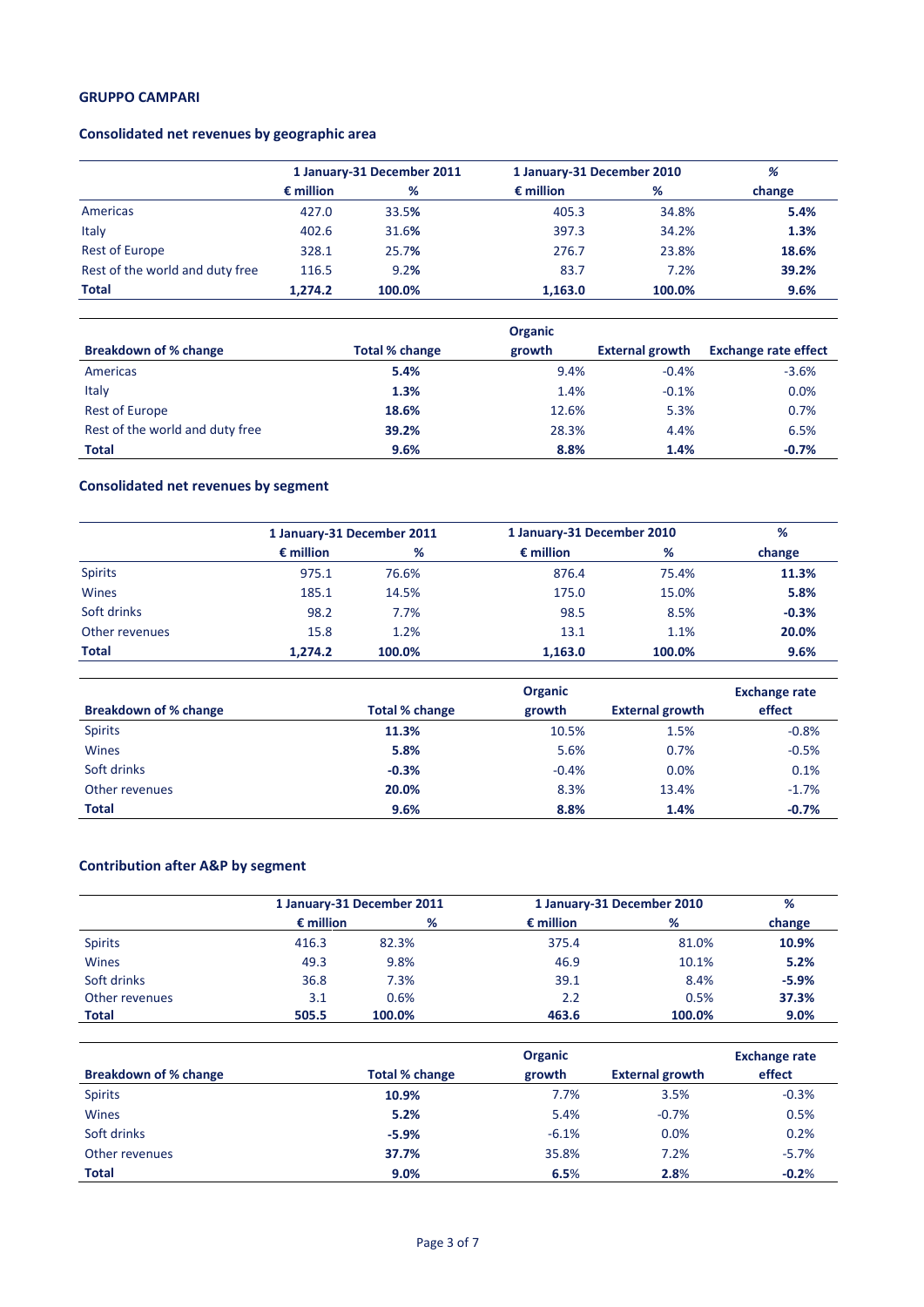#### **Consolidated income statement**

|                                            | 1 January-31 December |          | 1 January-31 December |          | %      |
|--------------------------------------------|-----------------------|----------|-----------------------|----------|--------|
|                                            | 2011                  |          | 2010                  |          |        |
|                                            | $\epsilon$ million    | %        | $\epsilon$ million    | %        | change |
| Net sales $\overline{^{(1)}}$              | 1,274.2               | 100.0%   | 1,163.0               | 100.0%   | 9.6%   |
| Total cost of goods sold <sup>(2)</sup>    | (539.6)               | $-42.3%$ | (496.2)               | $-42.7%$ | 8.7%   |
| <b>Gross profit</b>                        | 734.6                 | 57.7%    | 666.8                 | 57.3%    | 10.2%  |
| Advertising and promotion                  | (229.1)               | $-18.0%$ | (203.2)               | $-17.5%$ | 12.8%  |
| <b>Contribution after A&amp;P</b>          | 505.5                 | 39.7%    | 463.6                 | 39.9%    | 9.0%   |
| $SG&A^{(3)}$                               | (206.8)               | $-16.2%$ | (190.8)               | $-16.4%$ | 8.4%   |
| <b>EBIT before one-off's</b>               | 298.7                 | 23.4%    | 272.8                 | 23.5%    | 9.5%   |
| One off's                                  | (3.1)                 | $-0.2%$  | (3.3)                 | $-0.3%$  |        |
| <b>Operating profit = EBIT</b>             | 295.5                 | 23.2%    | 269.5                 | 23.2%    | 9.7%   |
| Net financing costs                        | (43.2)                | $-3.4%$  | (37.5)                | $-3.2%$  | 15.1%  |
| One off's financial expenses               | (1.9)                 | $-0.1%$  | 1.9                   | 0.2%     |        |
| Income from associates                     | (0.4)                 | $-0.0%$  | (0.6)                 | $-0.1%$  |        |
| Put option                                 | 0.5                   | 0.0%     | (0.3)                 | 0.0%     |        |
| Profit before taxes and minority interests | 250.6                 | 19.7%    | 232.9                 | 20.0%    | 7.6%   |
| <b>Taxes</b>                               | (90.9)                | $-7.1%$  | (76.2)                | $-6.6%$  | 19.2%  |
| <b>Net profit</b>                          | 159.8                 | 12.5%    | 156.7                 | 13.5%    | 1.9%   |
| <b>Minority interests</b>                  | (0.6)                 | $-0.0%$  | (0.5)                 | 0.0%     |        |
| Group net profit                           | 159.2                 | 12.5%    | 156.2                 | 13.4%    | 1.9%   |
| Depreciation and amortisation              | (30.3)                | $-2.4%$  | (25.8)                | $-2.2%$  | 17.4%  |
| <b>EBITDA before one-off's</b>             | 329.0                 | 25.8%    | 298.6                 | 25.7%    | 10.2%  |
| <b>EBITDA</b>                              | 325.8                 | 25.6%    | 295.3                 | 25.4%    | 10.3%  |

(1) Net of discounts and excise duties.

(2) Includes cost of material, production and logistics costs.

(3) Includes selling. general and administrative costs.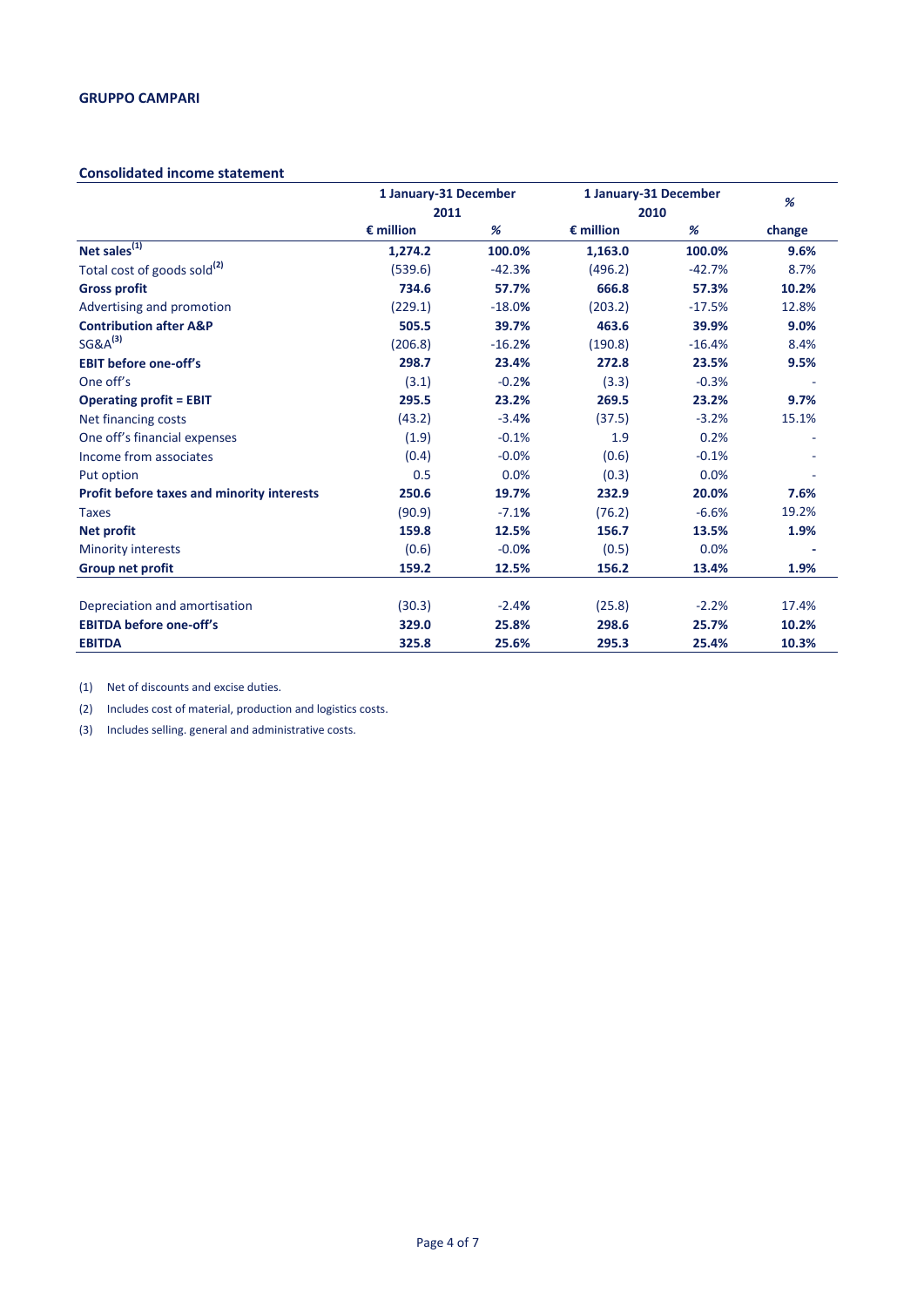#### **GRUPPO CAMPARI**

#### **Consolidated balance sheet**

|                                            | 31 December 2011<br>$\epsilon$ million | 31 December 2010<br>$\epsilon$ million |
|--------------------------------------------|----------------------------------------|----------------------------------------|
| <b>ASSETS</b>                              |                                        |                                        |
| <b>Non-current assets</b>                  |                                        |                                        |
| Net tangible fixed assets                  | 320.6                                  | 325.7                                  |
| <b>Biological assets</b>                   | 17.4                                   | 18.1                                   |
| Property                                   | 0.6                                    | 0.6                                    |
| <b>Goodwill and trademarks</b>             | 1,448.6                                | 1,409.1                                |
| Intangible assets                          | 21.0                                   | 18.8                                   |
| Interests in associates                    | 0.0                                    |                                        |
| Pre-paid taxes                             | 6.5                                    | 8.4                                    |
| Other non-current assets                   | 17.1                                   | 6.7                                    |
| <b>Total non-current assets</b>            | 1,831.8                                | 1,787.4                                |
| <b>Current assets</b>                      |                                        |                                        |
| Inventories                                | 331.3                                  | 294.9                                  |
| Trade receivables                          | 278.0                                  | 269.4                                  |
| <b>Financial receivables</b>               | 1.8                                    | 1.6                                    |
| Cash and cash equivalents                  | 414.2                                  | 259.7                                  |
| Receivables for income taxes               | 17.8                                   | 5.8                                    |
| Other receivables                          | 23.9                                   | 21.1                                   |
| <b>Total current assets</b>                | 1,066.9                                | 852.5                                  |
| Non-current assets for sale                | 2.3                                    | 11.2                                   |
| <b>Total assets</b>                        | 2,901.0                                | 2,651.1                                |
| LIABILITIES AND SHAREHOLDERS' EQUITY       |                                        |                                        |
| <b>Shareholders' equity</b>                |                                        |                                        |
| Share capital                              | 58.1                                   | 58.1                                   |
| <b>Reserves</b>                            | 1,305.6                                | 1,191.8                                |
| Group's shareholders' equity               | 1,363.7                                | 1,249.9                                |
| <b>Minority interests</b>                  | 3.7                                    | 3.0                                    |
| <b>Total shareholders' equity</b>          | 1,367.5                                | 1,252.9                                |
| <b>Non-current liabilities</b>             |                                        |                                        |
| <b>Bonds</b>                               | 787.8                                  | 846.3                                  |
| Other non-current financial payables       | 37.1                                   | 34.3                                   |
| Staff severance funds                      | 8.8                                    | 9.8                                    |
| <b>Risks funds</b>                         | 7.1                                    | 19.6                                   |
| Deferred tax                               | 144.4                                  | 114.0                                  |
| <b>Total non-current liabilities</b>       | 985.2                                  | 1,024.0                                |
| <b>Current liabilities</b>                 |                                        |                                        |
| Short term debt banks                      | 144.9                                  | 38.4                                   |
| Other financial payables                   | 103.2                                  | 22.9                                   |
| <b>Trade payables</b>                      | 166.8                                  | 187.4                                  |
| Payables for taxes                         | 34.6                                   | 28.7                                   |
| <b>Other current liabilities</b>           | 98.9                                   | 96.8                                   |
| <b>Total current liabilities</b>           | 548.4                                  | 374.2                                  |
| Total liabilities and shareholders' equity | 2,901.0                                | 2,651.1                                |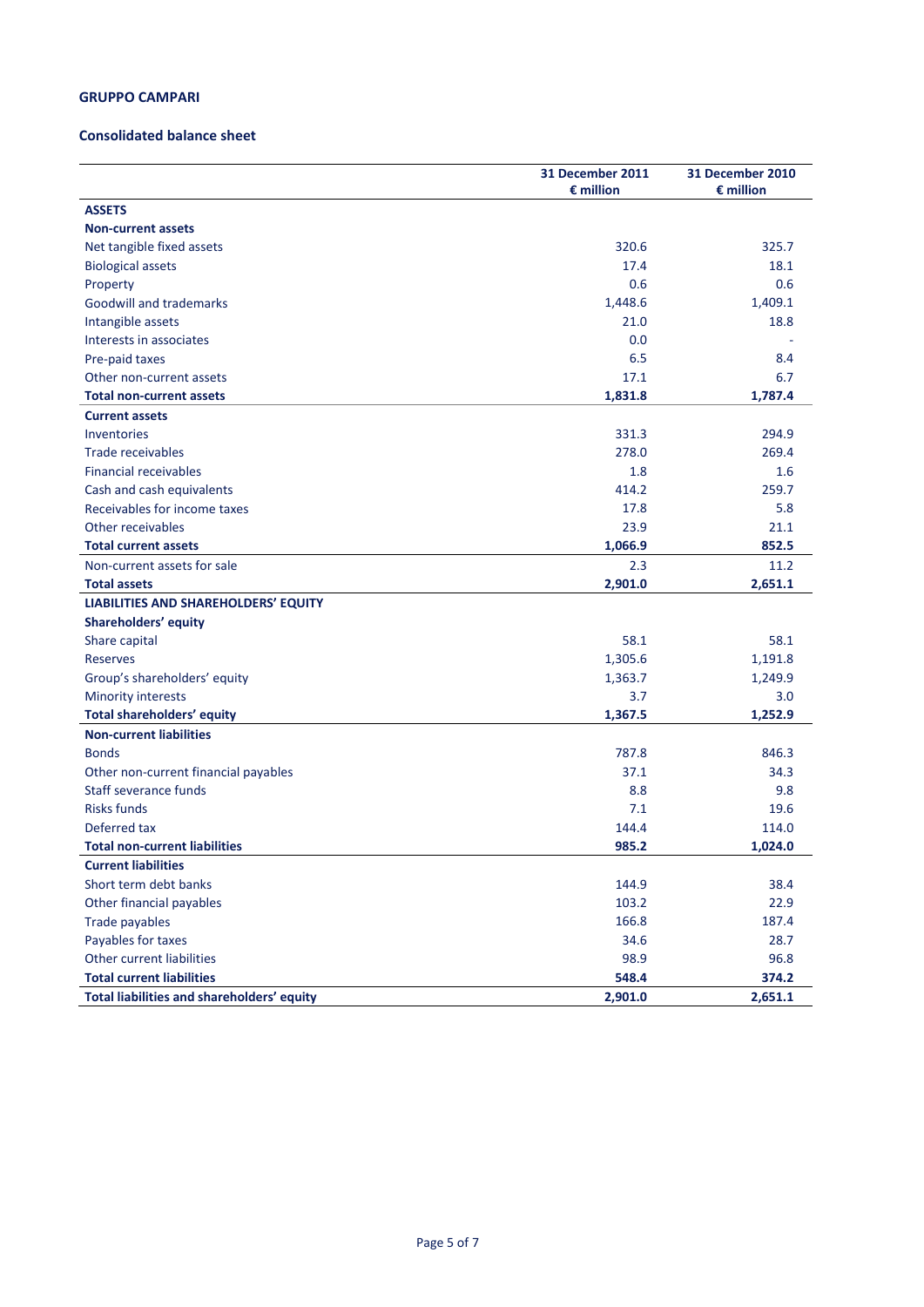### **GRUPPO CAMPARI**

#### **Consolidated cash flow statement**

|                                                          | 31 December 2011<br>$\epsilon$ million | 31 December 2010<br>$\epsilon$ million |
|----------------------------------------------------------|----------------------------------------|----------------------------------------|
|                                                          |                                        |                                        |
| <b>EBIT</b>                                              | 295.5                                  | 269.5                                  |
| Amortisation and depreciation                            | 30.3                                   | 25.8                                   |
| Other changes in non-cash items                          | 5.0                                    | 9.4                                    |
| Change in non financial assets and payables              | (0.3)                                  | 5.5                                    |
| Taxes on income paid                                     | (68.0)                                 | (50.0)                                 |
| Cash flow from operating activities                      |                                        |                                        |
| before change in operating working capital               | 262.5                                  | 260.2                                  |
| Net change in operating working capital                  | (60.1)                                 | (29.6)                                 |
| Cash flow from operating activities                      | 202.5                                  | 230.6                                  |
| Net interest paid                                        | (41.6)                                 | (38.9)                                 |
| <b>Cash flow from investing activities</b>               | (24.9)                                 | (59.7)                                 |
| Free cash flow                                           | 136.0                                  | 132.0                                  |
| <b>Acquisitions</b>                                      | (26.0)                                 | (149.6)                                |
| Other changes                                            | (20.9)                                 | 2.2                                    |
| Dividends paid                                           | (34.6)                                 | (34.6)                                 |
| <b>Cash flow from other activities</b>                   | (81.5)                                 | (182.0)                                |
| Exchange rate differences and other movements            | (9.7)                                  | (9.7)                                  |
| Change in net financial position                         |                                        |                                        |
| as a result of operating activities                      | 44.7                                   | (59.7)                                 |
|                                                          |                                        |                                        |
| Future exercise for put options and payment of earn outs | (4.3)                                  | 13.5                                   |
| Change in net financial position                         | 40.4                                   | (46.2)                                 |
| Net financial position at start of period                | (677.0)                                | (630.8)                                |
| Net financial position at end of period                  | (636.6)                                | (677.0)                                |